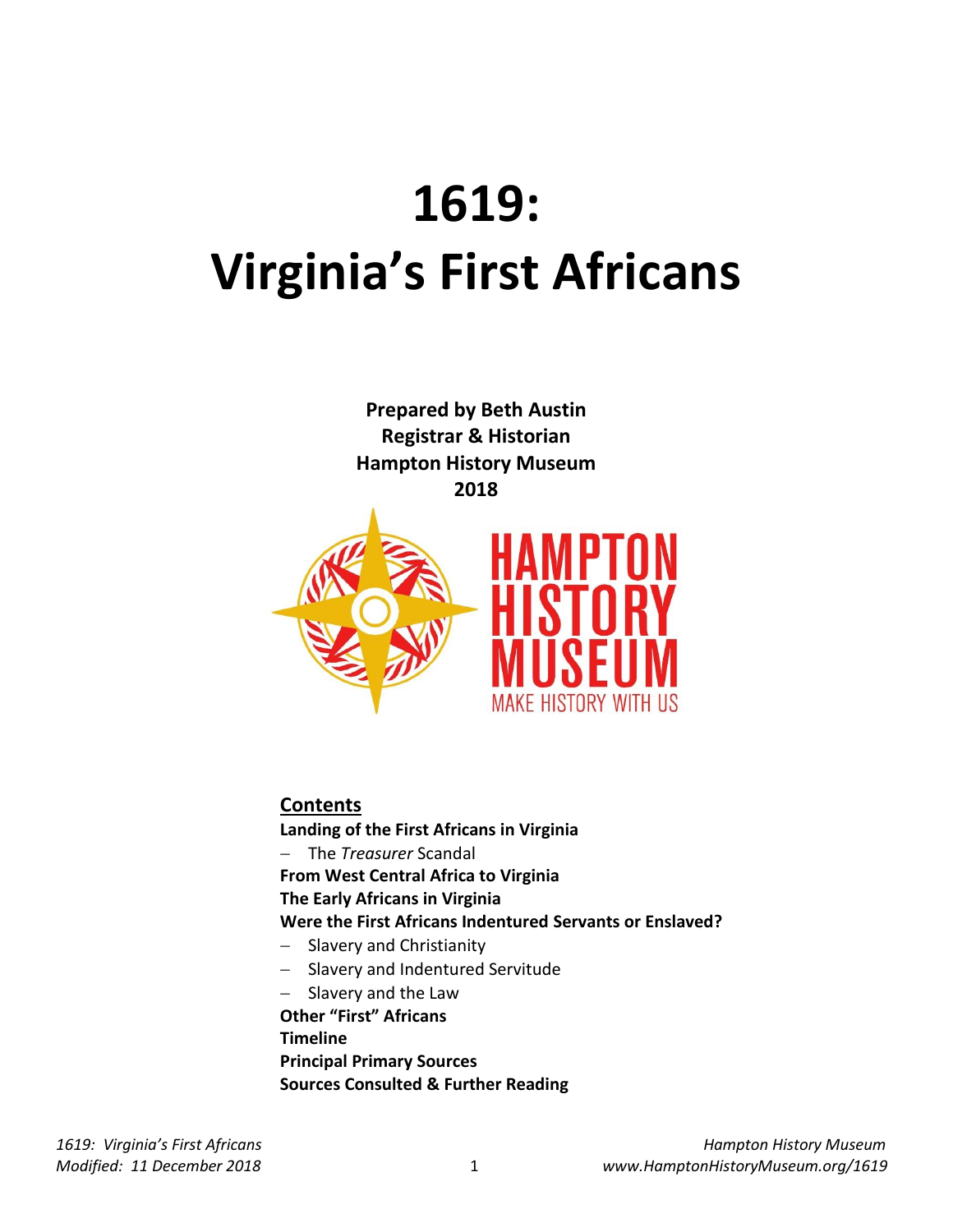In late August, 1619, 20-30 enslaved Africans landed at Point Comfort, today's Fort Monroe in Hampton, Va., aboard the English privateer ship *White Lion*. In Virginia, these Africans were traded in exchange for supplies. Several days later, additional enslaved Africans arrived in Virginia aboard a second ship, *Treasurer*. The Africans brought on both ships were Kimbundu-speaking people from west central Africa and had been captured by English privateers from the Spanish slave ship *San Juan Bautista.* They are the first recorded Africans to arrive in England's mainland American colonies.

## **Landing of the First Africans in Virginia**

- In late August<sup>a</sup>, 1619, the English privateer ship *White Lion* arrived at Point Comfort. On board were "20 and odd"<sup>b</sup> captives taken from the Kingdom of Ndongo in west central Africa. They were sold to Sir George Yeardley (Virginia's governor) and Abraham Peirsey (the Cape Merchant, the colony's supply officer and trade agent) in return for food and supplies. Surviving documents do not describe the first Africans coming ashore, but they probably were taken off *White Lion* at Point Comfort, either temporarily before the *White Lion* sailed to Jamestown or to be transferred to smaller crafts to be resold elsewhere. $\degree$
- Three or four days later, the *White Lion*'s consort ship *Treasurer* arrived with additional enslaved Africans at nearby Kicotan, also in present-day Hampton. The *Treasurer* did not stay long at Kicotan, departing quickly to avoid an ensuing scandal and potential seizure. It is unclear how many of the Africans onboard the *Treasurer* were traded and remained in Virginia. *Treasurer* sailed to Bermuda, where a friendly governor allowed her commander, Captain Daniel Elfrith, to land and trade. When she arrived in Bermuda, 27-29 enslaved Africans were aboard.
- The captives aboard *White Lion* and *Treasurer* had been stolen from the Spanish slave ship *San Juan Bautista* (or *São João Bautista* in Portuguese records). The two English privateers had attacked the Spanish slave ship a few weeks before arriving in Virginia.
- A March 1620 census<sup>d</sup> of inhabitants of Virginia lists 32 Africans, 15 male and 17 female (as "Others not Christians<sup>e</sup> in the Service of the English"). All probably came from the *White Lion* and *Treasurer* groups taken from the *San Juan Bautista.*<sup>f</sup> None are identified by name.

and a The landing date is sometimes traditionally observed on August 20<sup>th</sup> or August 25<sup>th</sup>, but there is no evidence supporting any specific and a The landing date is sometimes traditionally observed on August 20<sup>th</sup> or landing date, which remains unknown.

<sup>&</sup>lt;sup>b</sup> I.e. twenty-some; any number between 20 and 30.

 $c$  The extant primary sources do not mention Jamestown after describing the landing at Point Comfort, but it is unclear whether the two colonial officials traveled to Point Comfort or dealt with the *White Lion*'s captain, John Jope, at Jamestown. John Pory, Secretary of the colony, entrusted a letter describing the *Treasurer*'s exploits to Marmaduke Raynor, the *White Lion*'s pilot. The letter is dated 30 September from James City, so the *White Lion* was in Virginia for at least a month and probably sailed up to Jamestown.

<sup>&</sup>lt;sup>d</sup> The date on this census is labeled as March 1619, and some historians have erroneously concluded that 32 Africans were already present in Virginia before the arrival of the *White Lion* and *Treasurer.* However, the census was actually taken in 1620; it bears the date of 1619 because it is dated by the old Julian calendar, in which the new year did not occur until spring.

<sup>&</sup>lt;sup>e</sup> The 32 "non-Christians" in the census does not include any Indians; Native servants were listed separately. See below for additional discussion of the status of Christianized enslaved Africans.

<sup>&</sup>lt;sup>f</sup> It is possible other Africans had arrived on other ships, but there is no evidence to indicate this. While the Portuguese/Spanish controlled trade from West Africa, enslaved captives on English or Dutch ships or in their colonies could only come from privateer attacks on Spanish/Portuguese slave ships or from irregular trade with Spanish/Portuguese colonies. Spanish records do not note any other privateer attacks between 1618 and 1622.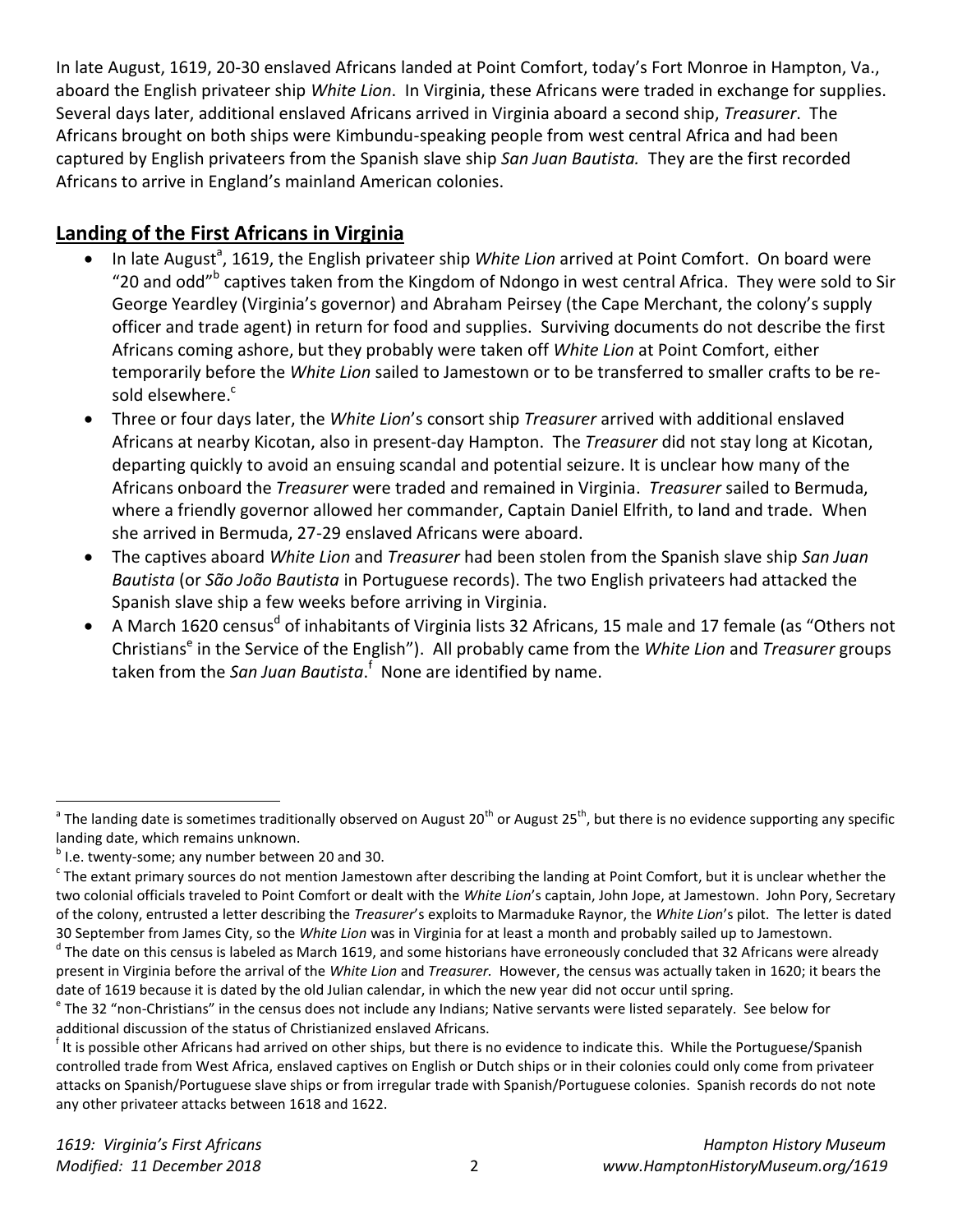#### **The** *Treasurer* **Scandal: Piracy and the First Africans**

The fate of the Africans taken from the *San Juan Bautista* was bound up in a web of piracy, illicit trade, and scandal for the Virginia Company. Privateering/piracy against Spanish ships sailing from the Americas was commonplace for privately owned English vessels during Elizabeth I's reign, but King James I's 1604 Treaty of London made peace with Spain and outlawed piracy. After 1604, English ships wishing to continue privateering had to secure commissions or authorizations, called letters of marque, from other European heads of state; *White Lion*'s letter of marque was issued from Flushing, Zeeland (now Vlissingen, Holland), and *Treasurer*'s letter of marque came from the Duke of Savoy (now part of northeastern Italy) and was probably issued by the Duke's ambassador in London, who was known to issue marques to ship captains. However, by the time of the attack on the *San Juan Bautista,* the Duke of Savoy had made peace with Spain, rendering the Treasurer's letter of marque invalid. *White Lion* sailed from Flushing, a Dutch port well-known as a base for English privateers, and both crews probably included Dutch sailors. Several records refer to *White Lion* as "Dutch," "from Flushing," or "out of Flushing." These records do not imply the ship was Dutch, but rather that it was an English ship based from Flushing, a commonly understood practice. They also may have wished to emphasize the *White Lion*'s Dutch letter of marque to distance themselves from the practice of privateering.

*Treasurer* had a long history of piracy in the West Indies as well as dishonest dealings with other ships, and her connection to disgraced Virginia governor Sir Samuel Argall ballooned into a major scandal that eventually contributed to the dissolution of the Virginia Company. Efforts to minimize or cover up her piratical activity and the involvement of her owners and investors have obscured the historical record. *Treasurer* last left England in April 1618, and it is unclear whether her captain, Daniel Elfrith, knew his letter of marque was invalid when the two ships attacked the *San Juan Bautista*. If Elfrith knew, he likely assumed he would meet a ready welcome from friends in Virginia; *Treasurer* was formerly captained by acting Virginia governor Samuel Argall. Argall, in league with part owner Sir Robert Rich (Earl of Warwick), regularly supplied the ship at Jamestown, which acted as a base for *Treasurer* to privateer in the West Indies (depositions indicate the *Treasurer* was reported to authorities as fitted out as a fishing vessel but in reality was armed as a warship).

Between 1618 and 1620, a rival faction within the Virginia Company, led by Sir Edwin Sandys and Sir Thomas Wriothesley (Earl of Southampton), worked to expose Argall's and Warwick's illegal activities and oust them from power. In 1618, the Virginia Company dispatched Sir George Yeardley to replace Argall as governor of Virginia, investigate complaints of corruption and piracy, and "send home the said Captain Argall in quality of a malefactor and to sequester all his goods there for restitution to the Company." Argall escaped on a small ship sent speedily from England before Yeardley's arrival in Virginia in April, 1619. By June, 1619, the Virginia Company wrote instructions to Yeardley to "give diligent order that the ship [*Treasurer*] be seized immediately upon her return, and examination taken of her course and proceeding." It is unclear whether this letter reached Yeardley in Virginia before the *Treasurer*'s return in late August or early September, but even if not, Yeardley instructed John Rolfe and two other officials to bring the ship to Jamestown after learning of its return.

When *Treasurer* arrived at Kicotan, Elfrith sent word to Jamestown, expecting the message to be received by Argall, but left Virginia hastily after learning of Argall's flight and the men on their way to bring the ship to Jamestown. The inhabitants of Kicotan refused to resupply *Treasurer*. However, at least one sailor from the *Treasurer* remained in Virginia after the ship departed, and an unknown number of enslaved Africans, including a woman named Angelo, were sold privately to individuals, possibly those more friendly to Argall's faction. After sailing from Kicotan, *Treasurer* received a better welcome in Bermuda, where governor Nathaniel Butler was friendly to privateers and was also a former captain and associate of Warwick. If *Treasurer* had been welcomed in Virginia and allowed to trade openly, it is likely all the Africans aboard would have been sold and remained in Virginia alongside the Africans from the *White Lion.*

Eyewitness testimony about the *Treasurer*'s activities was recorded from sailors and officials in England, Bermuda, and Virginia. These depositions contain conflicting accounts of the ship's movements and activities. Some describe the ship as unseaworthy and imply she was destroyed or salvaged in Bermuda. Colonial Bermuda records indicate most or all of the remaining enslaved Africans from the *Treasurer* were temporarily seized by the colony because of the privateering scandal. Some of the enslaved Africans from the *Treasurer* labored for the colony and on the property of the Earl of Warwick, under the auspices of governors Miles Kendall and Nathaniel Butler. Miles Kendall wrote to Nathaniel Rich, "If it were not for the accidental negroes [those from the Treasurer and another privateer], I were not able to raise one pound of tobacco this year for the defrayment of any public work….These slaves are the most proper and cheap instruments for this plantation that can be." Between 1618 and 1620, Warwick set about replacing white tenant farmers on his land in Bermuda with enslaved Africans so he would not have to pay them their share of tobacco. However, word of the *Treasurer* scandal reached Bermuda, and Butler, aligned with Warwick's faction, was ousted from power.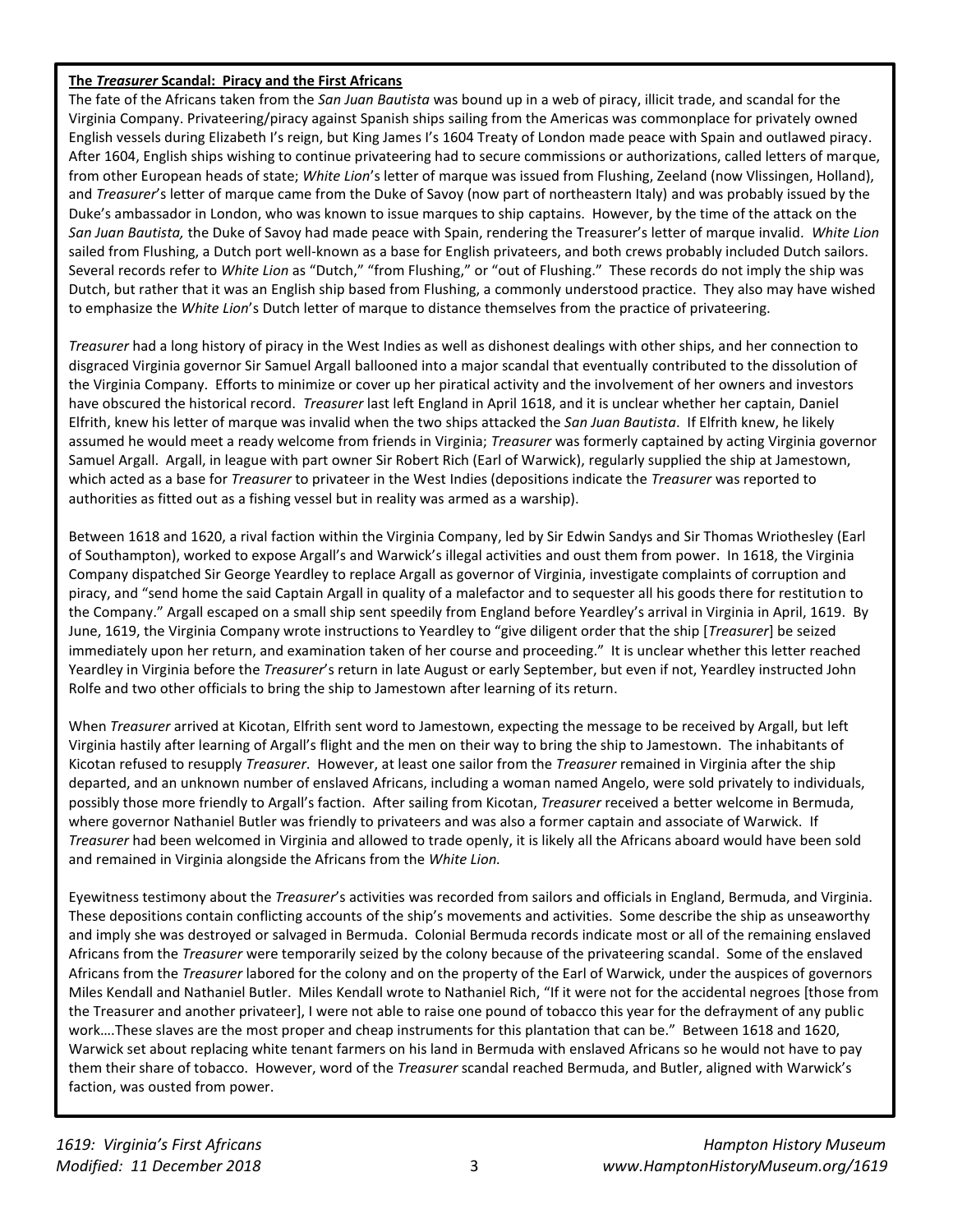The issue of the *Treasurer*'s exploits in the West Indies was reported by Sir Edwin Sandys to the Privy Council, where the Spanish ambassador lodged a complaint against the attack on *San Juan Bautista*. The Company disavowed Argall's operations and the *Treasurer*'s part in the attack. (Elfrith may have anticipated Spanish reprisal for the attack on the *Bautista,* for he warned the inhabitants of Kicotan that a Spanish attack was likely and Point Comfort should be further fortified. No attack materialized.) An investigation ensued. Some witnesses, friends of Argall, Elfrith, or Warwick, told the Privy Council the *White Lion* forced the *Treasurer* into consortship. Other witnesses remaining in Bermuda, not part of the privateers' faction, suggested Elfrith had stolen some of the captives that were supposed to go to Capt. Jope and the *White Lion.* If so, this would explain why *White Lion* apparently had fewer than 30 captives on board when she arrived at Point Comfort, and how *Treasurer*  arrived in Bermuda with 27-29 enslaved Africans even after having sold others at Kicotan. The enslaved Africans brought by the *Treasurer* were caught up in the ongoing investigation, and some crew members and part owners of the ship filed claims to ownership of a share of the Africans.

There are several reasons why *White Lion*'s privateering activities were allowed whereas the *Treasurer*'s parallel actions mushroomed into a years-long scandal: *White Lion* had a valid letter of marque while *Treasurer*'s was expired; *White Lion* dealt transparently with Virginia's Governor and Cape Merchant; *Treasurer* was tied to Argall, who was being investigated for corruption and illicit activities; and *Treasurer'*s connections to Argall and Warwick gave the appearance of the attack on the *San Juan Bautista* being perpetrated by the Company and linked it to the Crown, putting Virginia in danger of attack from the Spanish or James I in danger of losing England's peace with Spain. Sandys, as an officer of the Virginia Company, moved to expose and denounce the *Treasurer*'s exploits to shield the Company from blame. However, the scandal's permeation of the Company and continuing fallout contributed to the Crown's revocation of the Virginia Company charter in 1624.

## **From West Central Africa to Virginia**

- Virginia's first Africans were probably from the Kingdom of Ndongo, located between the Lukala and Kwanza Rivers in west central Africa and part of present-day Angola. Ndongo's population was made up of Kimbundu-speaking people living in densely populated, urbanized cities and towns, and nearby farming settlements where people grew sorghum and millet and raised cattle and poultry. The kingdom's capital city, Kabasa, was its royal seat of power and had a population of up to 50,000.
- In 1618, the Portuguese allied with Imbangala mercenaries and invaded Ndongo. During the ensuing 1618-1620 campaign, thousands were enslaved; the *San Juan Bautista* was one of at least 36 ships transporting captives to Spanish/Portuguese colonies in 1619 alone. Most of the captives were probably from urban areas in and near the capital city of Kabasa, and unlike the vast majority of enslaved Africans carried to America, the *San Juan Bautista* captives probably came from a single or a few related ethnic groups and shared common or similar languages and cultures. They were also captured more directly under Europeans' authority than most enslaved Africans.<sup>g</sup>
- $\bullet$  European trade of enslaved Africans began in the 1400s.<sup>h</sup> In 1575, the Portuguese established the colony of Angola on the Kwanza River. Its purposes were to export enslaved captives and serve as a

l

<sup>&</sup>lt;sup>g</sup> Though the Portuguese government discouraged use of African mercenaries by colonial governors, the practice was commonplace. In the 1618-1620 campaign to conquer Ndongo, governor Mendes de Vasconçelos allied with three bands of Imbangala warriors. The combined Portuguese-Imbangala forces swiftly conquered Ndongo and its capital city, Kabasa. Manuel Bautista Soares, Bishop of Kongo, reported in 1619 that "in place of leaving off with the Jagas [Imbangala], he [Vasconҫelos] embraced them, and he has gone to war with them for two years, killing with them and capturing innumerable innocent people." Those who were not able to flee were enslaved; the number of enslaved Africans captured during these campaigns was so great that they far outstripped the capacity of the port of Luanda to hold and export them.

<sup>&</sup>lt;sup>h</sup> Slavery existed in Africa before European colonization, but it was quite different and does not compare to the scale or extent of enslavement and trade in slaves driven by Europeans. Slaves in pre-colonial Africa still had legal rights, status did not pass from parents to children, slaves were not a major labor force, slavery was not necessarily for life, slaves were only enslaved in specific circumstances [i.e. as prisoners of war or as punishment], and slavery was not race-based. In the colonial period, very few Africans participated in the slave trade with Europeans, and Europeans vastly broadened the scale of the slave trade and locations and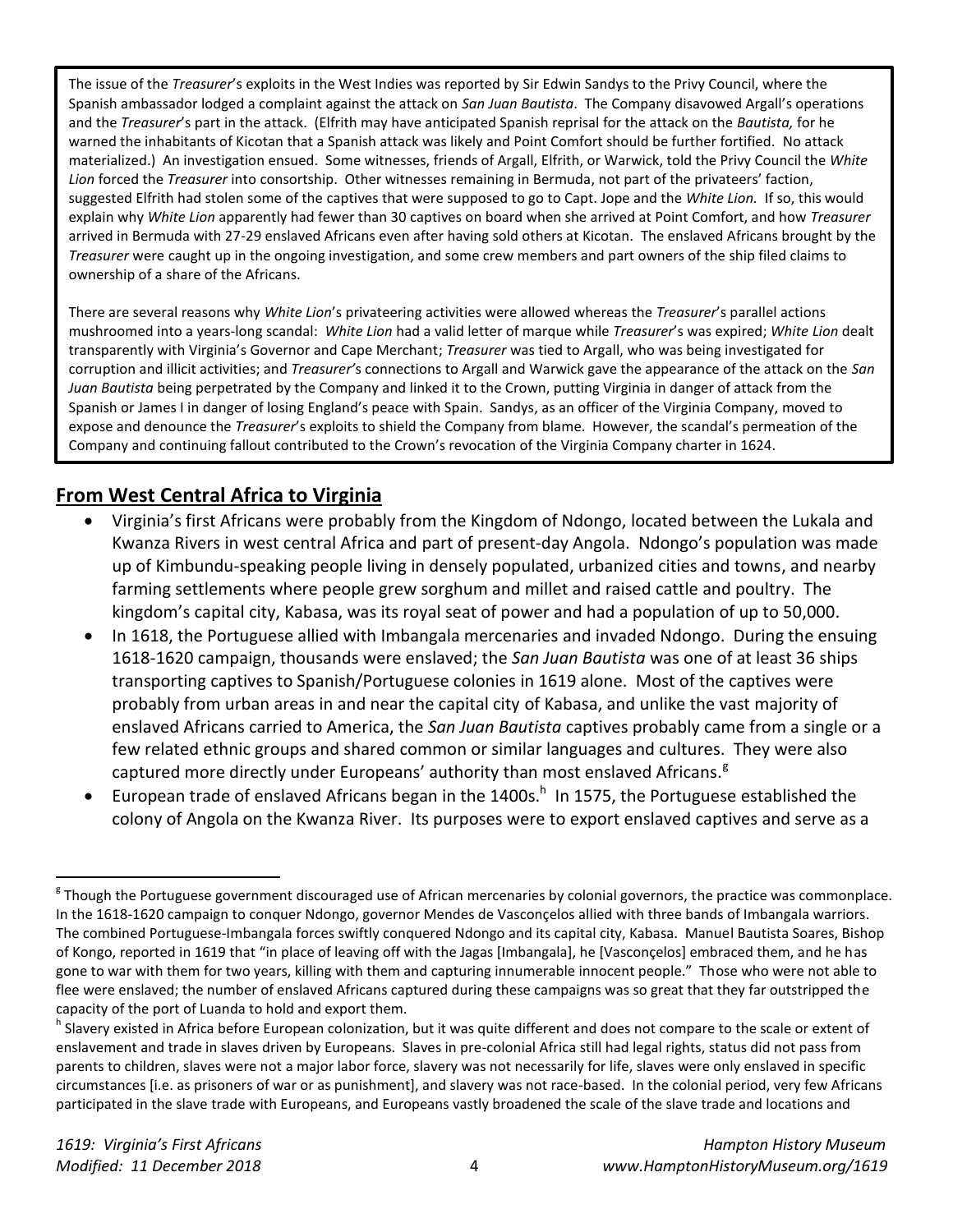base for Jesuit Catholic missionaries and trade in goods. From 1576 to 1605, the Portuguese fortified the city of Luanda, a large port through which thousands of captives were exported each year.

 In early 1619, the *San Juan Bautista* left Luanda carrying 350 enslaved Africans and bound for Vera Cruz, Mexico. 200 were earmarked to fulfill an *asiento* (or contract) for delivering enslaved Africans to Spanish colonies. The voyage was apparently beset by disease; between 120 and 150 of the Africans died, a death rate of 35-43%. The captain*,* Manuel Méndez de Acuña, ordered a stop in Jamaica to "refresh." There, he traded 24 enslaved boys in return for supplies. In late July or early August, the *San Juan Bautista* was attacked in the Bay of Campeche (southern Gulf of Mexico) by two English privateers, the *White Lion* and *Treasurer*, which stole approximately 60 of the captives (probably the healthiest of the Africans remaining).<sup>i</sup> After the attack, the *Bautista'*s remaining captives were transferred by local authorities to the frigate *Santa Ana*, which arrived in Vera Cruz on August 30, 1619. On its arrival, 147 captives were declared as her cargo; this probably includes the 24 boys sold in Jamaica, but it possibly does not.

## **The Early Africans in Virginia**

- Virginia's first census was conducted in early 1620 (see above). 32 Africans, 15 male and 17 female, were living in Virginia. Most likely, all were from the *San Juan Bautista* and arrived via the *White Lion*  or *Treasurer.* None are identified by name.
- The next census, taken in February 1624, records only 21 Africans. Several probably succumbed to disease or died in the 1622 Powhatan Indian uprising, although some may have been traded or moved by enslavers to Bermuda or England. Only 13 are identified by name, and only one has a surname (the rest either have none, or are labeled as "negro"), suggesting most of the Africans were enslaved (see below). At least two Africans in this group were not from the *White Lion* or *Treasurer*: Anthony (later known as Anthony Johnson<sup>j</sup>) arrived on the *James* in 1621, and John Phillip, the only African with a surname, was known to have been baptized in England. $k$
- A 1625 muster lists 23 Africans; again, several are unnamed. If there were no deaths, it is possible no new Africans were brought to Virginia between the 1624 census and 1625 muster, since two children are listed in 1625.

circumstances of their capture and labor. Interestingly, the enslaved Africans on the *San Juan Bautista* were likely captured directly by Portuguese and allied Imbangala troops as part of a military campaign against Ndongo, though this was not typical. <sup>i</sup> The summer months were when Spanish treasure galleons transported extracted gold and silver from local ports to Havana to prepare for shipping via an annual convoy to Europe. The English pirates probably hoped *Bautista* was laden with gold and silver. The wording of the primary sources seems to imply that *Bautista* stopped in Jamaica after the privateer attack. However, currents in the southern Caribbean flow east to west, and the attack took place on the other side of the Yucatan Peninsula in the Bay of Campeche. It is unlikely the *Bautista* sailed against the current back to Jamaica when she was so close to Vera Cruz. Moreover, the narrative also indicates that a frigate transported the *Bautista*'s human cargo into Vera Cruz, presumably following the attack. <sup>j</sup> Anthony Johnson's story is well documented. He began an enslaved man but was able to purchase his freedom and eventually acquired a plantation on Virginia's Eastern Shore. He is perhaps most well-known for taking black and white bound laborers to court to enforce the terms of their contracts or labor. Some online sites have incorrectly claimed that Johnson was the "first slave owner

in America." Oddly, Johnson is often the only individual discussed in descriptions of the landing of the first Africans. Such a narrative is puzzling, since Johnson did not arrive with the first group in 1619. Moreover, Johnson's story was exceptional and belies the very different experiences of the vast majority of early Africans. Anthony Johnson is sometimes confused with Anthony Tucker in some narratives.

<sup>k</sup> John Phillip's surname appears in court records in late 1624, but he is not named in the census earlier that year; he may have arrived after the census was taken. John Phillip testified against a white man and is the only African given a surname in early records; he almost certainly was a servant rather than enslaved but was an exception. He had spent 12 years in England, and his command of English language and culture probably set him apart from other Africans in the eyes of English colonizers. He may also have had the opportunity to negotiate an indenture contract before sailing to Virginia.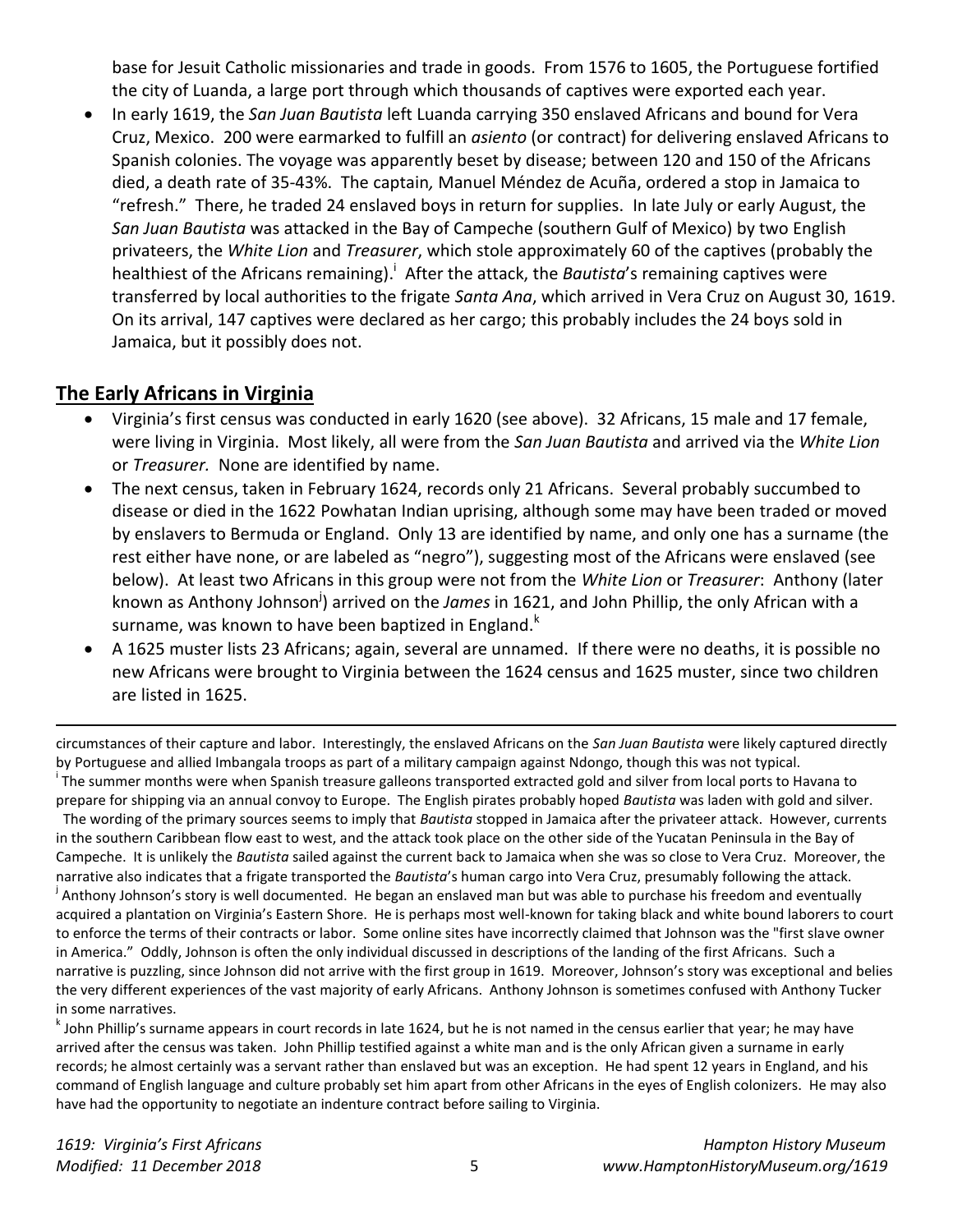- In 1624 and 1625, the largest groups of Africans in Virginia were at Flowerdew Hundred (present-day Hopewell), at or near Jamestown, and at Edward Bennett's plantation (near present-day Smithfield).
- In Elizabeth City (formerly Kicotan, now Hampton), Anthony and Isabella are first described by name in 1624. Sometime in 1624 or early 1625, they had a son, William, who was baptized; in the 1625 muster they are identified as "Antoney Negro: Isabell Negro: and William theire Child Baptised." The locations and dates of William's birth and baptism are not known, though the baptism probably took place at Elizabeth City's parish church. They labored in the household or on the land of Capt. William Tucker; consequently, they are often described as Anthony, Isabella, and William Tucker, though they never appear with this name in the historical record. The child William is often described as the first African child born in America; however, there is a second child listed in the 1625 muster at Flowerdew Hundred, and no records indicate which child was born first. Like all Africans at Flowerdew Hundred, the second child's name is unknown. No other written records of Anthony, Isabella, and William exist, though unwritten local traditions have found their way into many narratives.
- $\bullet$  By 1625, John Pedro<sup>l</sup> was also living at Elizabeth City in the household of Francis West.
- Angelo (or Angela),<sup>m</sup> an African woman, was described in both lists at the residence of William Peirce at Jamestown. The 1625 muster notes that Angelo arrived on the *Treasurer*, meaning she is the earliest African whose arrival can be individually dated by name. (Though the vast majority of the Africans in Virginia arrived on the *White Lion* in 1619 or *Treasurer* in 1619, no records place any other Africans by name firmly on either ship.)

## **Were the First Africans Indentured Servants or Enslaved?**

Because of the absence of clear records, it is impossible to know for sure. However, the existing evidence points to most Africans being treated as enslaved beginning in 1619.<sup>n</sup> Certainly, they arrived in Virginia enslaved. They were clearly not indentured servants. However, some early Africans may have had more opportunity to become free than was possible under hardening racial attitudes later in the  $17<sup>th</sup>$  century.

Historian Alden T. Vaughan summarized it best: "The evidence from Virginia and elsewhere refutes the popular myth that slavery was rare or nonexistent before the legislation of the 1660s and 1670s, that free blacks were numerous, and that most blacks were indentured servants. The surviving records support a very different distribution: slavery from the outset for the vast majority, freedom for some (by a variety of means), and temporary servitude (rarely with a legal indenture) for the smallest number" (Vaughan, "The Origins Debate," p. 341).

There is no "smoking gun" for slavery in early Virginia records. However, there is overwhelming evidence from Virginia and other English colonies.

 The Africans aboard *San Juan Bautista* were transported from the port of Luanda in Angola and bound for America as property. As pirate loot, they were stolen goods, and they were traded for goods and resold when reaching Virginia. At every step of their journey after their capture, they were considered commodities or property.

<sup>&</sup>lt;sup>l</sup> Pedro is probably not a surname; John Pedro follows double naming practices found in Portuguese and Kimbundu cultures. m In both Portuguese and Kimbundu languages, the final "o" included both masculine and feminine uses.

<sup>&</sup>lt;sup>n</sup> The only known exception was John Phillip, described above. A small number of Africans and African Americans appear as free in later records, but it is unclear whether they were released by their masters, purchased their freedom, or were treated similarly to white servants. See below; a small number of free blacks arrived in Virginia by way of England, where they may have entered into regular indentures, unlike Africans arriving via Atlantic or inter-colonial trade.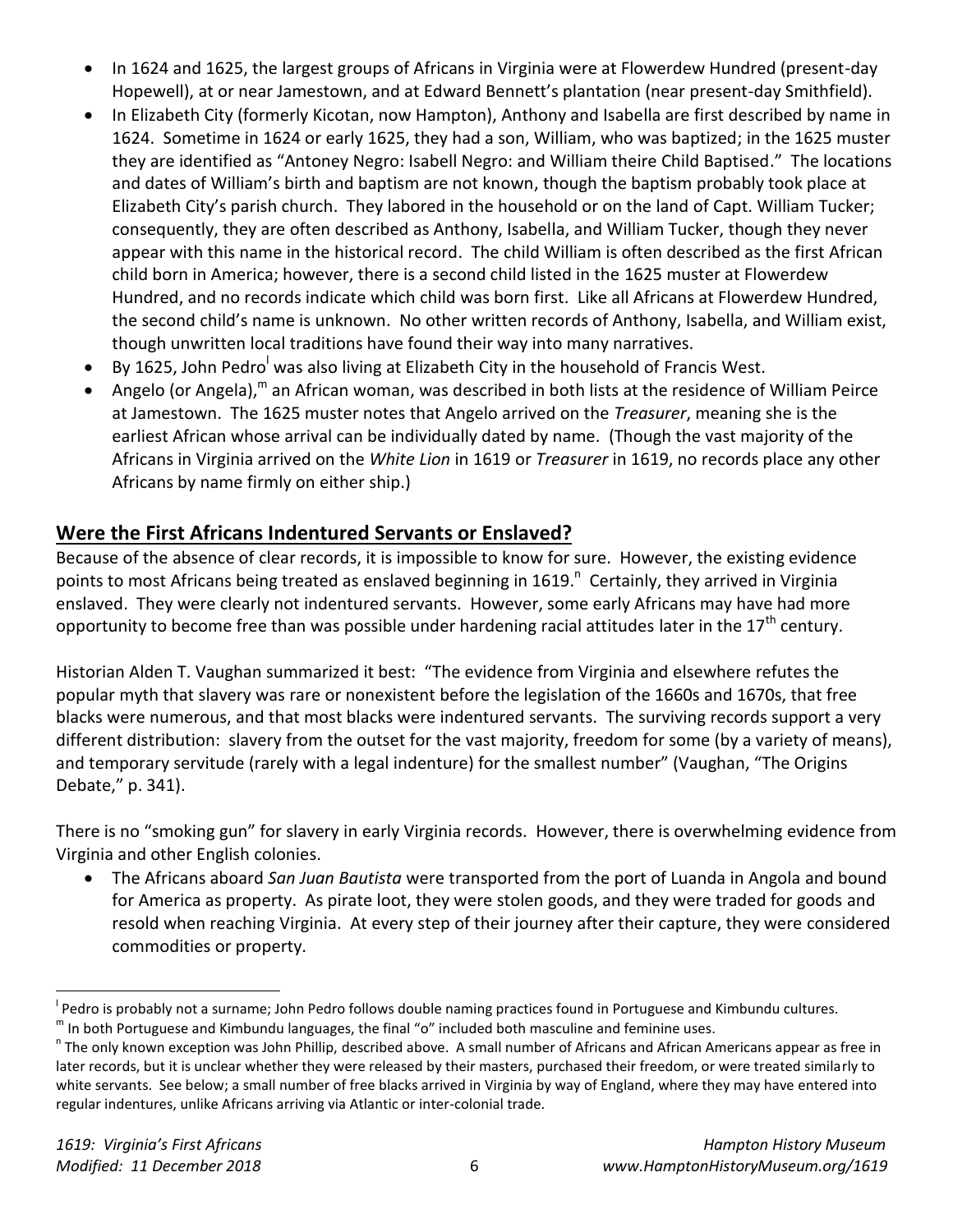- By 1619, slavery was a familiar institution in England, English colonies, and throughout the English Atlantic. Enslaved Africans were present in England, and Africans' status as commodities was understood when they arrived in Bermuda and Virginia. English mariners had long been involved in the slave trade as pirates preying on Spanish or Portuguese ships and colonies. In 1562, pirate John Hawkins was the first Englishman to complete the "triangle trade" and transport captives from Africa to the Americas for sale. Along with Hawkins, Sir Francis Drake often stole and traded enslaved Africans. In the 1610s, English ships regularly traded captives raided or bought from Africa or Spanish settlements in America. Enslaved captives were one of the most common forms of loot for the Earl of Warwick's fleet of privateers, including *Treasurer.* Warwick was also a founding investor of the slavetrading Guinea Company (1618).
- In the 1624 census and 1625 muster, many Africans are not identified by any name. Of those with first names, none has a surname. Rather, they are identified as "negro." By the late 16<sup>th</sup> century, as English participation in the Atlantic slave trade grew, the words "negro" and "slave" were used interchangeably.  $17<sup>th</sup>$  century English missionary Morgan Godwyn observed, "These two words, Negro and Slave, being by custom grown homogenous and convertible; even as Negro and Christian, Englishman and Heathen, are by the like corrupt custom and partiality made opposites; thereby as it were implying, that the one could not be Christians, nor the other Infidels."
- The Africans from the *Treasurer* were very clearly described as "slaves" in Bermuda records. Bermuda's political and legal structures resembled Virginia's in this period, and there were intimate trade and political links between the two colonies; for a time, Bermuda was operated by the Virginia Company.
- As in Bermuda, Africans' introduction to England's other Atlantic colonies (Barbados, New England, etc.) in the early  $17<sup>th</sup>$  century seems to have instantly coincided with the assumption that Africans were enslaved. There is no reason to believe Virginia was an exception to this pattern.
- Africans' baptism or conversion to Christianity did not seem to alter their status in English colonies. For the English, "Christian" was an ethnic/racial distinction rather than religious identity. (See below for detailed discussion of slavery and Christianity.)
- In wills and other legal records in Virginia and throughout other English colonies, African laborers are consistently listed with valuations much higher than white servants, indicating a likely expectation of lifetime service.
- No evidence supports the myth that Africans were ever regarded or treated as indentured servants. They were captured in wars or raids and did not negotiate an indenture contract, unlike white servants whose practice of indenture is well documented. The only blacks that seem to have been indentured (for example, John Phillip) appear to have arrived via England, where they may have had the opportunity to negotiate contract terms or enter into an indenture voluntarily.
- Some Africans were able to become free; some likely took advantage of comparatively loose (though significant) racial restrictions and purchased their freedom, while others may have been treated more similarly to white servants and released after a certain number of years. However, there is no evidence that this practice was commonplace, and there was no legal reason for masters to release them. The experiences of free blacks were exceptional.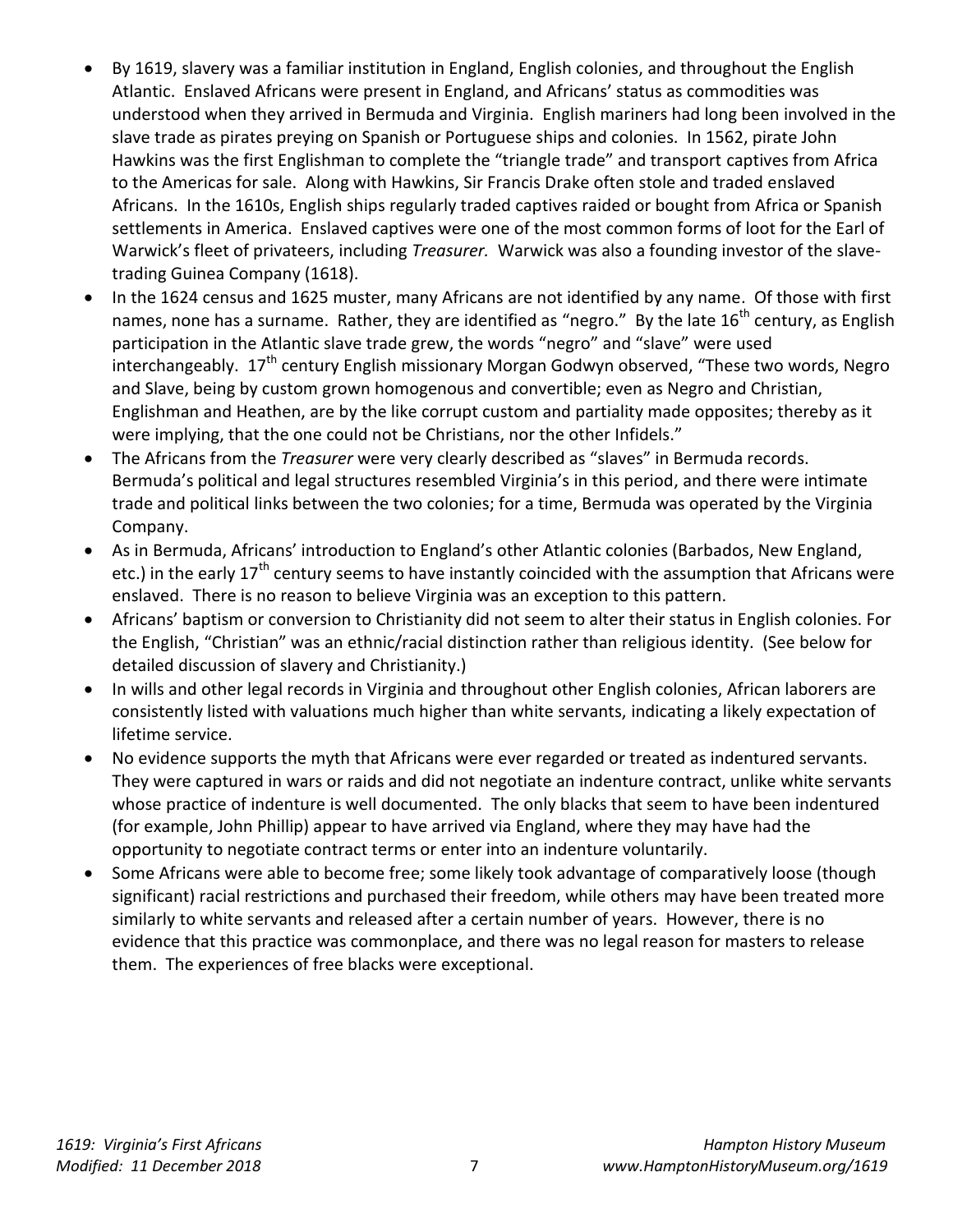#### **Slavery and Christianity**

Until later in the 17<sup>th</sup> century, "Christian" had an ethnic, cultural, and racial definition rather than referring to someone's religious identity or beliefs. "Christian" meant someone from somewhere within Christendom, i.e. Europe. For example, the 1620 Virginia census identified Africans as "Others not Christians in the Service of the English." In 1630, a white settler was whipped for "mixing his Christian body with a heathen one" by fornicating with a "Negro." In 1662, a Virginia law prohibiting interracial sexual relationships imposed a fine if "any Christian commit fornication with a negro man or woman."

This assumption was a strong feature of English Anglo-Saxon Protestant culture but less so of the Iberian Catholic worldview. (This is why the English were able culturally to adapt so easily to the practice of enslaving Christian Africans, whereas it was outlawed in Catholic countries. Even so, Portuguese enslavers were required to nominally baptize Africans before they were exported from Angola.) Non-European culture, along with skin color, set Africans apart. From the 16<sup>th</sup> century until the early 20<sup>th</sup> century, English/British colonizers tended to consider non-whites not following Euro-centric cultural norms as "heathen," regardless of whether they had converted to Christianity as a religion.

The process of transforming Christian identity from an ethnic/racial one to a religious one began in earnest with the evangelical impulses of the First and Second Great Awakenings of the 18<sup>th</sup> and early 19<sup>th</sup> centuries. Unlike Catholic France, Spain, and Portugal, English Protestants made very little effort overall to convert non-white, non-Christian peoples until the two Awakenings engendered widespread evangelical efforts. Far more often, converting non-whites to Christianity was used as justification for colonization, but actual missionary operations were paltry or non-existent. Early English missionaries also distinguished between Indians and Africans. While there were some organized efforts to Christianize natives, especially in Puritan New England, there were no major efforts for Africans until the 18<sup>th</sup> century; from Virginia, narratives like Richard Hakluyt's and John Smith's emphasized the possibility of natives' cultural and religious conversion as a way to whiteness, like Pocahontas' baptism and transformation into Rebecca Rolfe, but dismissed the ability of Africans to become "civilized."

Some historians believe some of the Africans on the *San Juan Bautista* may have been Christianized in whole or in part, since many had Christian/European names (and therefore may have been baptized), Portuguese Catholic missionaries had been active in West Africa for over a century by this time, and some Christian Africans from Kongo and Ndongo were being enslaved by the Portuguese; the Bishop of Angola lodged a complaint against this practice in 1619, claiming that over 4,000 of the captives exported from Ndongo were Christians and had been enslaved illegally. But, there is no clear evidence indicating what the religious beliefs of the *Bautista* Africans were.

Africans' baptism or conversion to Christianity did not seem to alter their status in English colonies. Two Virginia legal suits illuminate this problem further. In 1656, Elizabeth Key sued for her freedom, arguing that she had been baptized, she had been bound for a finite term rather than for life, and her father was a free white man (under English common law, children took the status of their father; a 1662 Virginia law confirmed children would take the status of their mother). A local jury decided in Key's favor, but an appeal to the General Court ruled Key was enslaved. A further appeal to the General Assembly went unresolved, and the case was slated for retrial but ended when the overseers of Key's enslaver apparently dropped their argument. In 1667, an enslaved man named Fernando sued for his freedom on the grounds that "he was a Christian and had been several years in England" and even had written documentation in Portuguese of his baptism. However, his suit was dismissed. Fernando clearly believed his Christian status entitled him to freedom, but this idea probably came from his experience with the Portuguese or in England, not in Virginia. (Later in 1667, the General Assembly clarified that "conferring of baptism doth not alter the condition of the person as to his bondage or freedom." The act explained that "some doubts have risen whether children that are slaves by birth…should by virtue of their baptism be made free," indicating that some others in Virginia possibly wrestled with the same question, but there is no evidence of freedom for any baptized captives anytime between 1619 and 1667.) In neither Key's nor Fernando's case did evidence of baptism or Christian status provide enough support for a successful claim to freedom. Most significant is that both enslaved individuals were held in bondage by their enslavers despite strong, public evidence of their baptism, revealing that the overwhelming attitude among English colonizers in Virginia was that Christianity did not alter the status of enslaved people.

#### **Slavery and Indentured Servitude**

Indentures were a form of legal contract, evolved from the feudal system of the Middle Ages, in which an apprentice or servant was bound to a master for a set number of years. While under indenture, servants lacked some personal freedoms but still had legal protections. Indenture contracts could be bought and sold. In Virginia, indentures were a key component of migration; laborers bound themselves to landowners in return for their passage. Most laborers entered into indentures with merchants, ship captains, or planters' agents before boarding ships in England, then their indentures were sold to planters when they arrived in Virginia.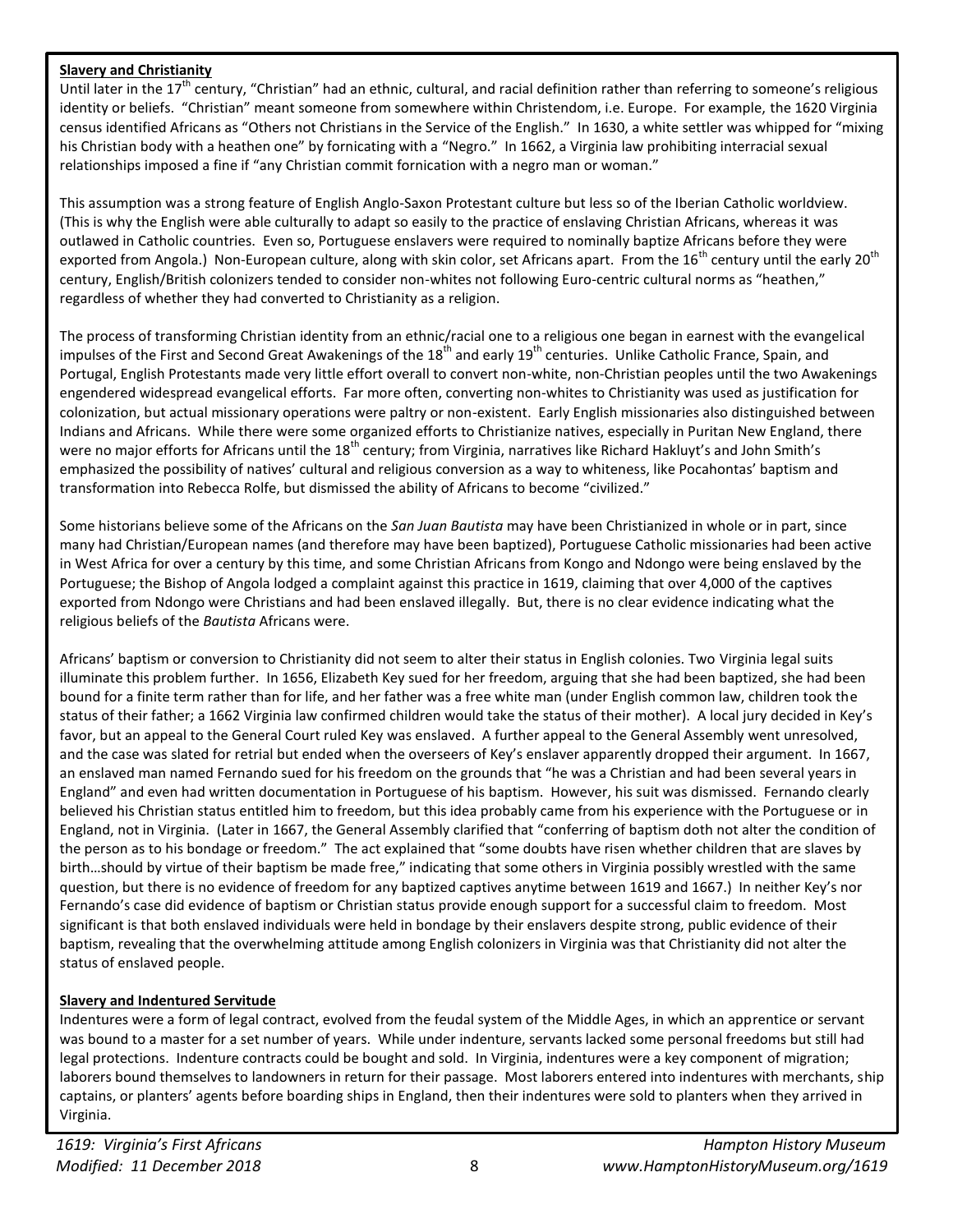A small number of early white servants arrived from England without contracts and negotiated indentures with planters once in Virginia. In 1619, before the African landing, the first General Assembly passed legislation requiring the registration of all indentures, to prevent uncontracted servants taking advantage of the widely circulated English Common Law dictum of a one year period of service for servants without a formal indenture contract. All records from Virginia indicate that Africans served far longer than their white indentured counterparts, so it is clear they were not treated as uncontracted indentured servants when they arrived. Moreover, there is no evidence Africans were included in the mandated registration of indentures.

In 1643, the Assembly passed legislation setting standard terms of service for as-yet-unindentured servants based on age; this law suggests it never was applied to Africans beforehand and clearly did not apply to Africans at the time, since no documents recorded Africans' ages as they did for white servants. A very small number of Africans, like John Phillip, were known to come from England; some of this group may have been able to negotiate regular indentures, and this small group probably accounts for a disproportionate number of free blacks in early Virginia.

Some Africans attempted to sue for freedom by claiming they were indentured servants. However, they usually could not prove their claim. For example, in 1655 John Casor, a black servant of Anthony Johnson, testified that he was due his freedom after completing an indenture of seven or eight years. However, the court ruled in favor of Johnson, probably because Casor could not produce a valid indenture contract or evidence an indenture was recorded by the colonial government when he arrived in Virginia.

Some proponents of the "indentured servant" theory of Africans' status emphasize the use of "negro" as a signifier of nationality, akin to "Irishman" or other labels found in some very early Virginia records. However, these white nationality labels all but disappear from the record in the 1620s, whereas they persisted for Africans. Additionally, and more strikingly, there are no examples of ethnic labels also applying to children of whites, whereas Africans and their African American descendants were consistently labeled for generations as "negro."

Some scholarly works and popular websites still describe Africans as indentured servants, but invariably, they cite Breen & Innes' groundbreaking work on Anthony Johnson, *Myne Owne Ground*, as their source. This is a misreading of *Myne Owne Ground,*  which claims that some Africans may have had experiences similar to white indentured servants but does not argue that they *were*  indentured servants. While the book is an important narrative, many of its broader claims, especially those applying Johnson's Eastern Shore experiences to other Africans' in Virginia, have been criticized by prominent historians of slavery as exaggerated and unrepresentative of conditions in the rest of the colony. Even Breen & Innes concluded that all of the Eastern Shore Africans probably arrived enslaved. *Myne Owne Ground* correctly points out that, while equality was not the experience of Africans in early Virginia, race was marginally more fluid than in the hardened racial lines that developed after 1660. However, Johnson's experiences were exceptional, and generalizations about the status or experience of blacks in early Virginia cannot be derived from Johnson's biography.

#### **Slavery and the Law**

Between the 1640s and 1705, Virginia's legal codes gradually constructed the rigid system of slavery in place in the 18<sup>th</sup> and 19<sup>th</sup> centuries. These series of laws did not anticipate the existence of slavery; rather, these laws eliminated potential "loop holes" and reinforced a system already deeply embedded in Virginia's culture and economy. As with most aspects of English Common Law, the absence of written codes does not indicate the absence of a practical or legal reality. Slavery was legal in custom and in fact long before Virginia's Slave Codes were formally codified. Individual court records indicate slavery was the norm from at least the late 1620s.

Despite the likelihood that nearly all of Virginia's early Africans were enslaved, no definitive documentary proof exists on an individual basis. The earliest documented enslaved African in Virginia records may be the unnamed mother of Elizabeth Key, a mulatta woman who sued for her freedom in 1655. The suit referred to Key's mother as enslaved. Based on the dates of Key's birth, this would date the enslavement of Key's mother to the late 1620s. Her experience appears to have been typical. Similarly, Governor George Yeardley's 1627 will listed Africans separately from servants, indicating Africans were not considered to have the same status as white indentured laborers.

Key's mother is the earliest person we can definitively prove was enslaved, but her story was not the first appearance of slavery in Virginia records. While historical records indicate Key's mother was enslaved in the 1620s, those records were not written until Key's 1655 suit. The earliest appearance of an enslaved African in historical records is probably John Punch (or Bunch), who is recorded in 1640 as bound for life. An earlier case (1625) also appears to imply an African named Brase was enslaved for life and considered the property of Sir Francis Wyatt.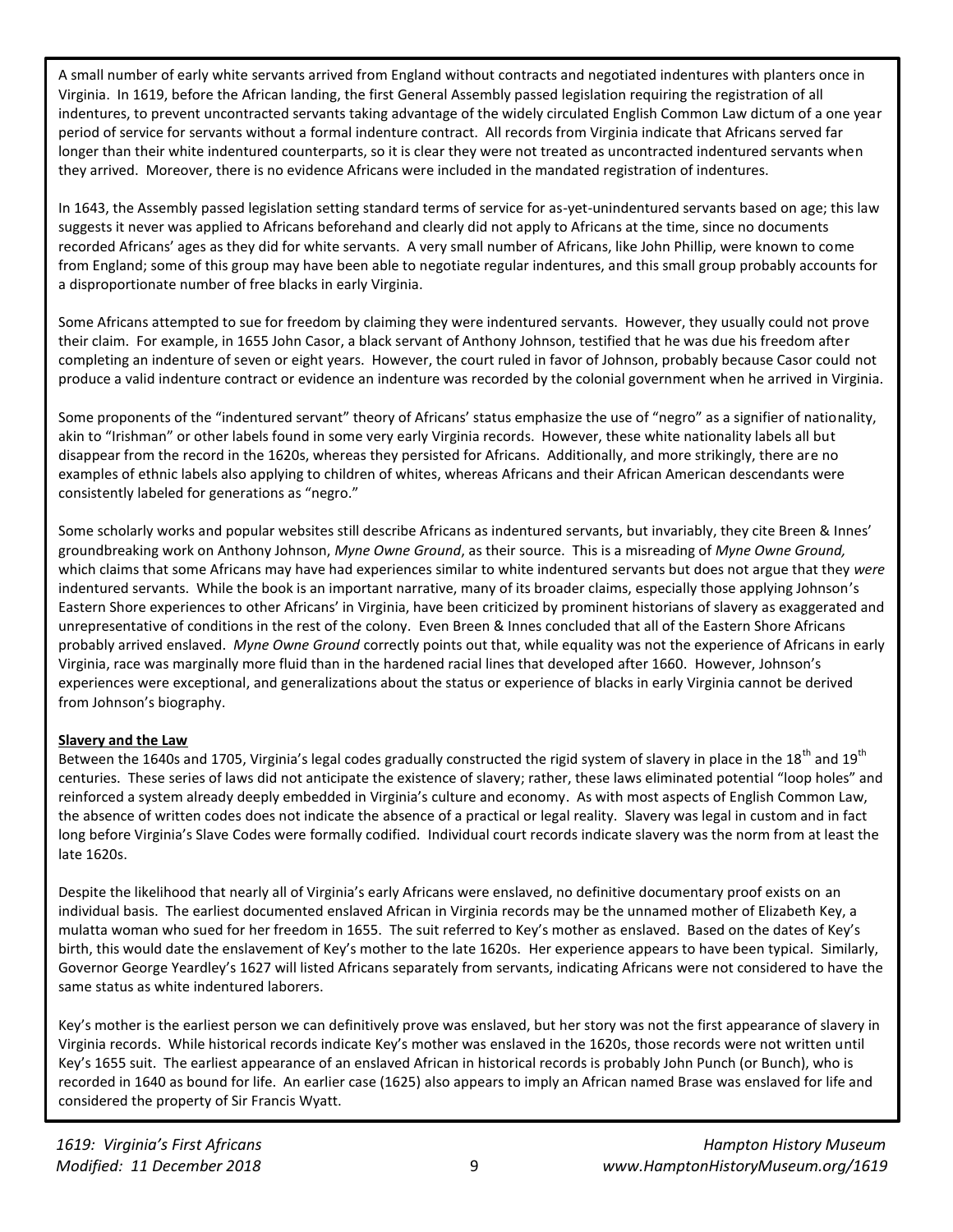# **Other "First" Africans**

- Several theories have emerged which posit that America may have been "discovered" by Africans before the arrival of Europeans. Some Arab sources and oral accounts from Caribbean natives suggest that North Africans may have voyaged to America in the medieval period. Additionally, over the 20<sup>th</sup> century some anthropologists theorized that Africans may have crossed the Atlantic and influenced the ancient Olmec culture of central Mexico. Although there is no verifiable genetic or archaeological evidence to support this theory, the most compelling support comes from masks and sculptures of heads that seem to show African features. However, this theory is not widely accepted among scholars.
- Free (and possibly enslaved) Africans almost certainly made up part of the crews of Spanish Conquistador ships, including Columbus' 1492 expedition. Archaeological excavations have unearthed Africans' remains among those of Spanish conquistadors from the early 16<sup>th</sup> century.
- Spanish conquistadors first imported enslaved Africans to Hispaniola (present-day Haiti and Dominican Republic) in 1502. Spanish conquest depended on enslavement of native peoples, but forced labor, cultural and environmental disruption, and waves of devastating epidemics caused native populations to collapse. Within two decades, the Spanish relied on Africans to replace native enslaved labor.
- The first documented enslaved Africans in the present-day United States were part of a Spanish expedition to present-day South Carolina in 1526. There, the Africans staged a rebellion, and the Spanish abandoned the settlement the next year. The Spanish brought enslaved Africans to St. Augustine (Florida) in 1565.
- Enslaved Africans may have been left at Roanoke Island (present-day North Carolina) by Sir Francis Drake. In 1586, Drake led an English fleet in pillaging Cartagena and other colonial Spanish settlements. According to Spanish accounts, Drake stole at least 200 enslaved Africans and Turks/Ottomans as part of his loot. Drake's fleet then sailed to St. Augustine and onto the Roanoke colony. Three Africans left behind at St. Augustine reported that Drake intended to leave the remaining Africans at Roanoke to labor for the benefit of the colony there. However, surviving records do not confirm whether this plan was carried out.<sup>o</sup>
- African sailors served on Dutch crews involved in founding New Netherland. Africans were known to be in the colony in 1612, and others were probably present earlier as crew members.
- Enslaved Africans were imported to Bermuda in 1616.
- The landing of the "20 and odd" Africans in Virginia in 1619 is the most significant beginning for African Americans who lived enslaved between 1619 and 1865, as well as today's African American population.
- The first documented Africans in New France arrived in 1632.

 $^{\circ}$  If these reports are true, it would suggest that the presence, use, and commodification of enslaved Africans was a widespread assumption from very early on in England's colonial Atlantic endeavors.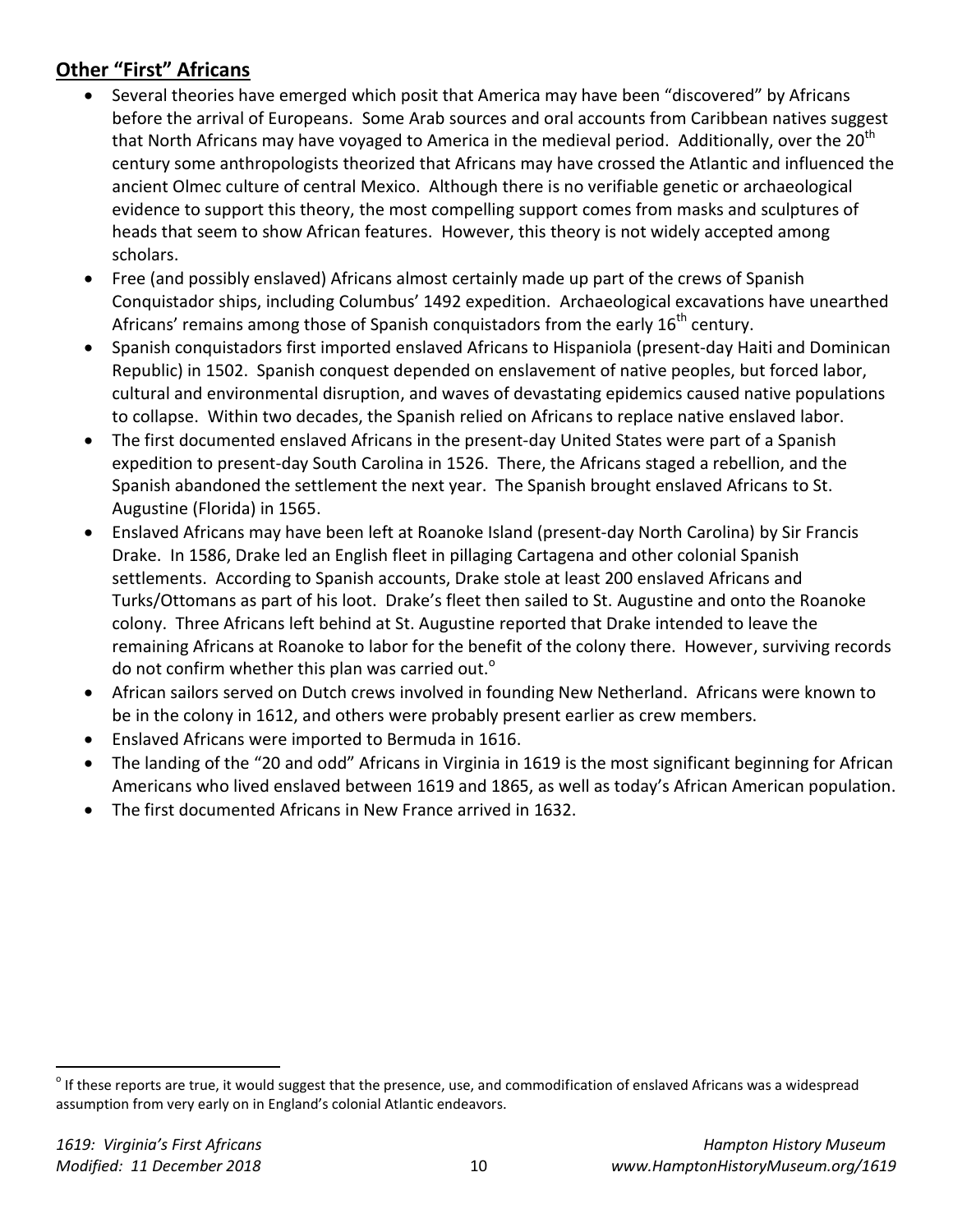## **Timeline**

| 1618-1620                                | Portuguese and allied Imbangala warriors wage a campaign to conquer Ndongo;<br>thousands are enslaved.                                                                                                                                                    |
|------------------------------------------|-----------------------------------------------------------------------------------------------------------------------------------------------------------------------------------------------------------------------------------------------------------|
| <b>Early 1619</b>                        | The San Juan Bautista leaves Luanda, Angola, carrying 350 enslaved Africans, and<br>bound for Vera Cruz, Mexico. Between 120 and 150 Africans die during the voyage.                                                                                      |
| (June/July?) 1619                        | Captain Manuel Méndez de Acuña orders the San Juan Bautista to stop in Jamaica to<br>"refresh." There, he trades 24 enslaved boys in return for supplies.                                                                                                 |
| Late July or early<br>August, 1619       | English privateers White Lion and Treasurer attack the San Juan Bautista in the Bay of<br>Campeche. They steal approximately 60 of the remaining enslaved Africans.                                                                                       |
| Late August, 1619                        | White Lion arrives at Point Comfort and trades 20-30 Africans for supplies.                                                                                                                                                                               |
| Late August? (a few<br>days later), 1619 | Treasurer arrives at Kicotan with additional enslaved Africans. The ship leaves quickly<br>to escape seizure after illicitly trading some of the captives, including Angelo.<br>Treasurer sails to Bermuda, where a friendly governor allows her to land. |
| 30 August, 1619                          | The frigate Santa Ana arrives in Vera Cruz with the remaining 147 (or possibly 123)<br>captives from the San Juan Bautista.                                                                                                                               |
| Late September or<br>early October, 1619 | White Lion leaves Virginia to return to England.                                                                                                                                                                                                          |
| March, 1620                              | A census lists 32 Africans in Virginia, 15 male and 17 female.                                                                                                                                                                                            |
| 1621                                     | Anthony Johnson arrives on the James.                                                                                                                                                                                                                     |
| February, 1624                           | A census records 21 Africans in Virginia, including Anthony and Isabella at Elizabeth<br>City, and Angelo at Jamestown.                                                                                                                                   |
| 1624 or January<br>1625                  | Anthony and Isabella's son, William, is born and baptized. A second unnamed African<br>child is also born.                                                                                                                                                |
| January, 1625                            | A muster lists 23 Africans living Virginia. This muster is the first record of William's<br>birth and baptism, as well as Angelo's arrival on the Treasurer in 1619.                                                                                      |

## **Principal Primary Sources**

(N.B. Spellings have been modernized, but no word changes have been made.)

Excerpt from letter of John Rolfe to Sir Edwin Sandys, January 1620 (old calendar 1619)

*(From EncyclopediaVirginia.org. See also Ferrar Papers/Virginia Company Archives document 151.)* About the latter end of August, a Dutch man of war of the burden of 160 tons arrived at Point Comfort, the commander's name Capt. Jope, his pilot for the West Indies one Mr. Marmaduke an Englishman. They met with the *Treasurer* in the West Indies, and determined to hold consort ship hitherward, but in their passage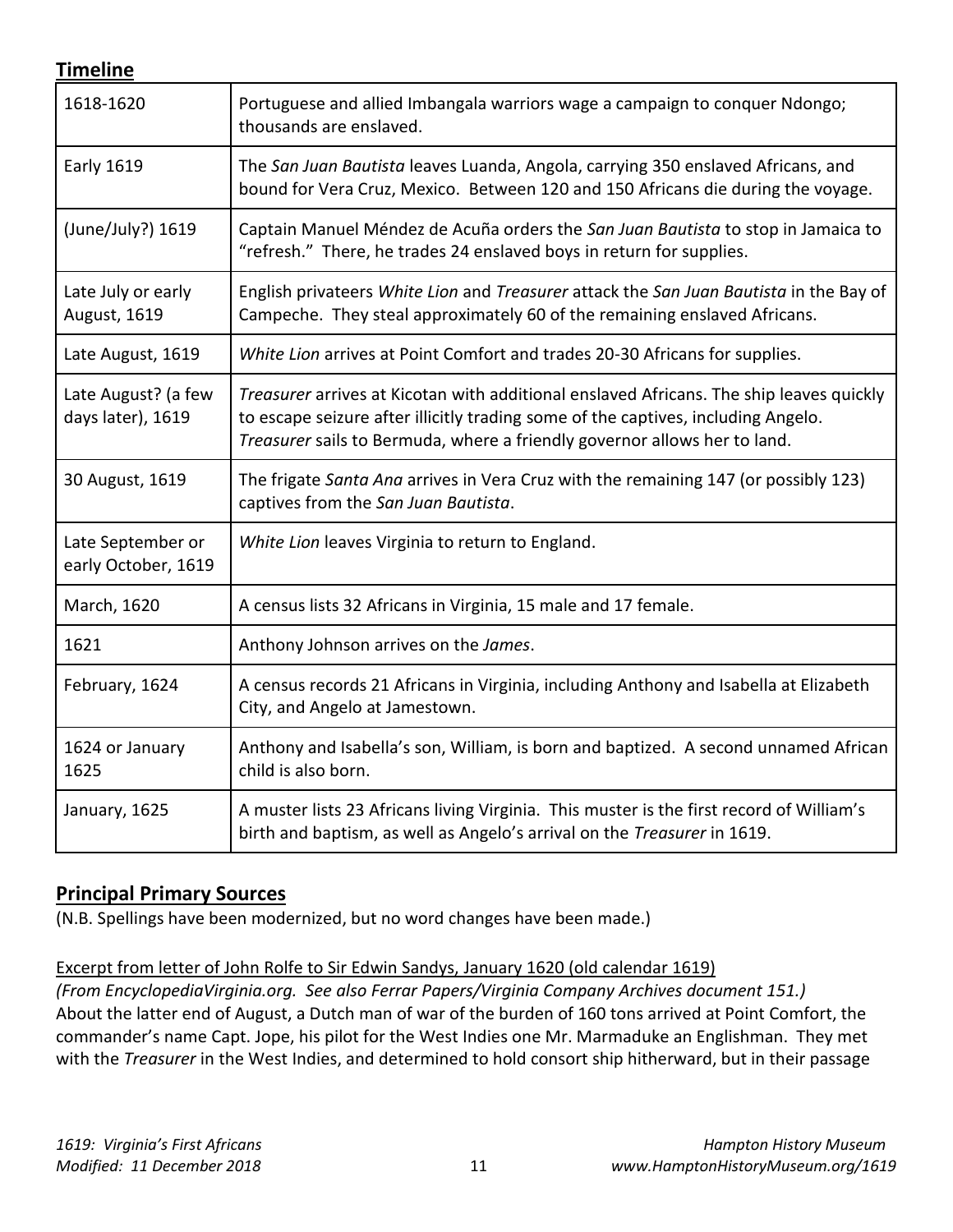lost one the other. He brought not anything but 20. and odd Negroes<sup>p</sup>, which the Governor [Sir George Yeardley] and Cape Merchant [Abraham Peirsey] bought for victuals (whereof he was in great need as he pretended) at the best and easiest rates they could. He had a large and ample Commission from his Excellency to range and to take purchase in the West Indies.

Three or 4. days after the *Treasurer* arrived. At his arrival he sent word presently to the Governor to know his pleasure, who wrote to him, and did request myself and Lieutenant Peace and Mr. Ewens to go down to him, to desire him to come up to James City. But before we got down he had set sail and was gone out of the Bay. The occasion thereof happened by the unfriendly dealing of the inhabitants of Kecoughtan, for he was in great want of victuals, wherewith they would not relieve him nor his Company upon any terms.

## Excerpt from letter of John Pory to Sir Dudley Carleton, 30 September 1619, written at Jamestown *(From EncyclopediaVirginia.org.)*

The occasion of this ship's [*White Lion*'s] coming hither was an accidental consortship in the West Indies with the *Treasurer,* an English man of war also, licensed by a commission from the Duke of Savoy to take Spaniards as lawful prize. This ship, the *Treasurer,* went out of England in April was [last?] twelvemonth, about a month, I think, before any peace was concluded between the King of Spain and that prince. Hither she came to Captain Argall, then governor of this Colony, being part owner of her. He more for love of gain, the root of all evil, than for any true love he bore to this Plantation, victualled and manned her anew, and sent her with the same commission to range the Indies. The event thereof (we may misdoubt) will prove some attempt of the Spaniard upon us, either by way of revenge, or by way of prevention; lest we might in time make this place *sedem belli* against the West Indies….

…This packet I delivered to one Marmaduke Rayner, an Englishman, who goes entertained as Pilot in this Flemish man of war [*White Lion*]. If he come to your lordship, as he hath promised, he will be the fittest messenger….

### Accounts of the privateer attack on the *San Juan Bautista* (Archivo General de Indias [or AGI; Seville], in Engel Sluiter, "New Light on the '20. and Odd.'")

Enter on the credit side the receipt of 8,657.875 pesos paid by Manuel Mendes de Acunha, master of the ship *San Juan Bautista,* on 147 slave pieces brought by him to the said port on August 30, 1619, aboard the frigate *Santa Ana*, master Rodrigo Escobar. On the voyage inbound, Mendes de Acunha was robbed at sea off the coast of Campeche by English corsairs. Out of 350 slaves, large and small, he loaded in said Loanda (200 under license issued to him in Sevilla and the rest to be declared later) the English corsairs left him with only 147, including 24 slave boys he was forced to sell in Jamaica, where he had to refresh, for he had many sick aboard, and many had already died. (AGI, Contaduría 883)

[*San Juan Bautista* was] robbed by corsairs on the coast of Campeche, and from there the civil authorities transported them [the 147, to Vera Cruz] on the frigate, master Roderigo Descobar, who entered the said port on August 30, 1619. (AGI, Indiferente General 2795)

<sup>&</sup>lt;sup>p</sup> Some websites and other narratives incorrectly quote Rolfe as writing "Negars" rather than Negroes. The Museum staff has examined images of Rolfe's letter and confirms he wrote "Negroes." The incorrect quotations probably confuse Rolfe's account with what appears in John Smith's 1624 book, *A Generall Historie of Virginia, New England, and the Summer Isles*: "About the last of August came in a Dutch man of war that sold us twenty Negars." Smith seems to have misquoted Rolfe, the source for his account.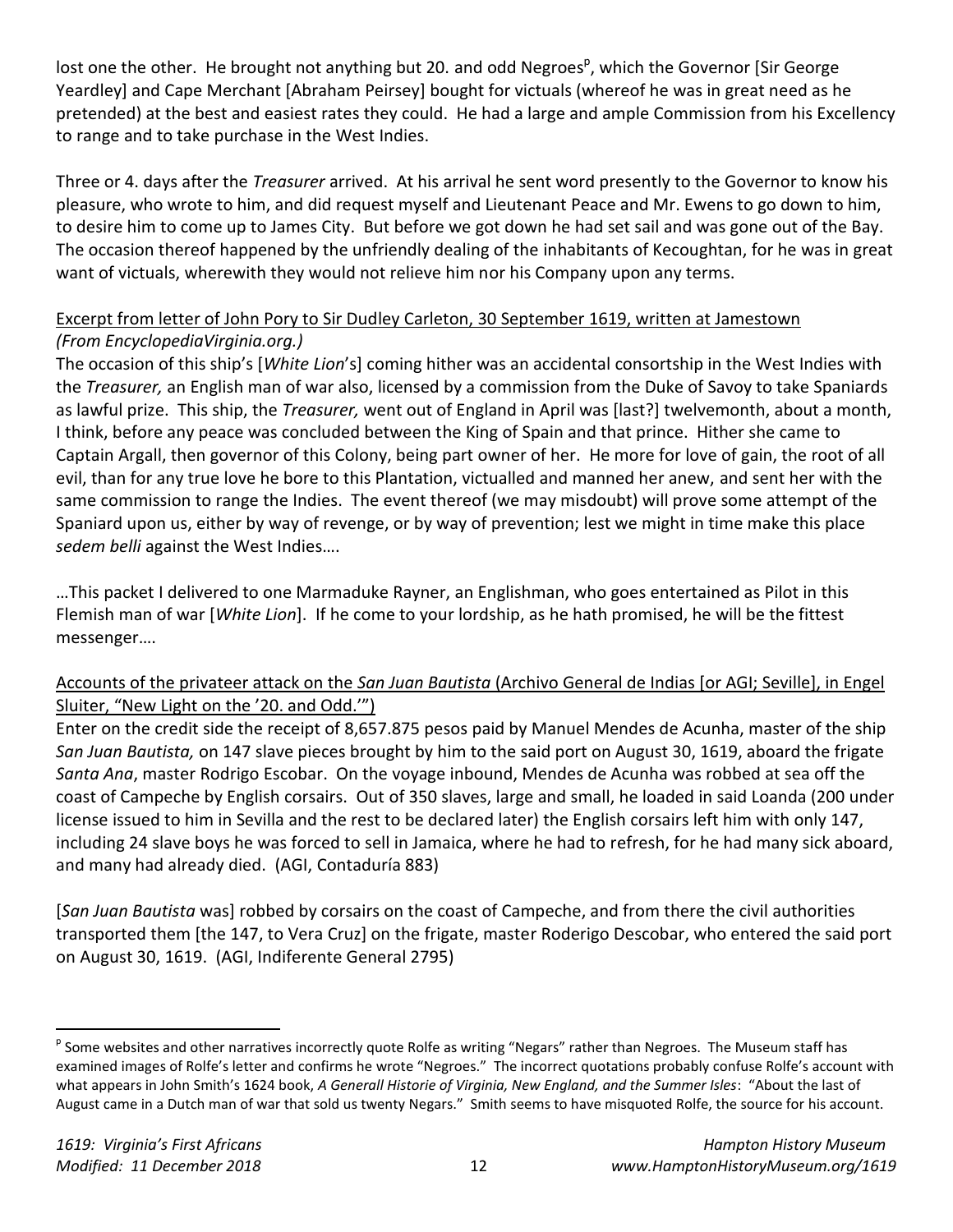## **Sources Consulted & Further Reading**

- Warren M. Billings, "The Cases of Fernando and Elizabeth Key: A Note on the Status of Blacks in Seventeenth-Century Virginia," *William and Mary Quarterly* Vol. 30, No. 3 (Jul., 1973), pp. 467-474.
- Warren M. Billings, "The Law of Servants and Slaves in Seventeenth-Century Virginia," *The Virginia Magazine of History and Biography* Vol. 99, No. 1 (Jan., 1991), pp. 45-62.
- T.H. Breen and Stephen Innes, "*Myne Owne Ground": Race & Freedom on Virginia's Eastern Shore, 1640- 1676* (Oxford: Oxford University Press, 1980).
- Nathaniel Butler, *History of the Bermudas or Summer [Somer] Islands,* ed. J. Henry Lefroy (London: Hakluyt Society, 1882).
- Paul G.E. Clemens, review of *Myne Owne Ground*, by T.H. Breen and Stephen Innes, *The Journal of Interdisciplinary History*, Vol. 13, No. 1 (Summer, 1982), pp. 141-142.
- Peter Wilson Coldham, *English Adventurers and Emigrants, 1609-1660: Abstracts of Examinations in the High Court of Admiralty with Reference to Colonial America* (Baltimore: Genealogical Publishing Company, Inc., 1984).
- Wesley Frank Craven, *The Virginia Company of London, 1606-1624* (Richmond: Virginia 350<sup>th</sup> Anniversary Celebration Corporation, 1957).
- Ferrar Papers (Virginia Company Archives), Magdalene College, documents 151, 159, and 403; accessed from www.virginiacompanyarchives.amdigital.co.uk.
- Paul Finkelman, ed., *Slavery & The Law* (New York: Rowman & Littlefield Publishers, Inc., 2002).
- Rebecca Anne Goetz, "'Unthinking Decision': Old Questions and New Problems in the History of Slavery and Race in the Colonia South," *The Journal of Southern History* Vol. 75, No. 3 (Aug., 2009), pp. 599-612.
- Michael Guasco, *Slaves and Englishmen: Human Bondage in the Early Modern Atlantic World*  (Philadelphia: University of Pennsylvania Press, 2014).
- Mark G. Hanna, *Pirate Nests and the Rise of the British Empire, 1570-1740* (Chapel Hill: University of North Carolina Press, 2015).
- Tim Hashaw, *The Birth of Black America: The First African Americans and the Pursuit of Freedom at Jamestown* (New York: Basic Books, 2007).
- Linda M. Heywood and John K. Thornton, *Central Africans, Atlantic Creoles, and the Foundation of the Americas, 1585-1660* (Cambridge: Cambridge University Press, 2007).
- James Horn, *1619: Jamestown and the Forging of American Democracy* (New York: Basic Books, 2018).
- Winthrop D. Jordan, *White Over Black: American Attitudes toward the Negro, 1550-1812,* 2<sup>nd</sup> edition (Chapel Hill: University of North Carolina Press, 2012).
- Ibram X. Kendi, *Stamped from the Beginning: The Definitive History of Racist Ideas in America* (New York: Nation Books, 2016).
- Susan Myra Kingsbury, ed., *The Records of the Virginia Company of London,* 4 vols. (Washington, D.C.: Government Printing Office, 1906-1935).
- Allan Kulikoff, review of *Myne Owne Ground,* by T.H. Breen and Stephen Innes, *The Pennsylvania Magazine of History and Biography,* Vol. 106, No. 4 (Oct., 1982), pp. 561-563.
- "Lists of the Livinge & the Dead in Virginia," February 16, 1623/1624, in *Colonial Records of Virginia*  (Richmond: Virginia General Assembly, 1874).
- Martha McCartney, "A Study of the Africans and African Americans on Jamestown Island and at Green Spring, 1619-1803" (National Park Service and Colonial Williamsburg Foundation: 2003). Retrieved 3 December 2018 from

https://www.nps.gov/jame/learn/historyculture/upload/African%20Americans%20on%20Jamestown%20I sland.pdf.